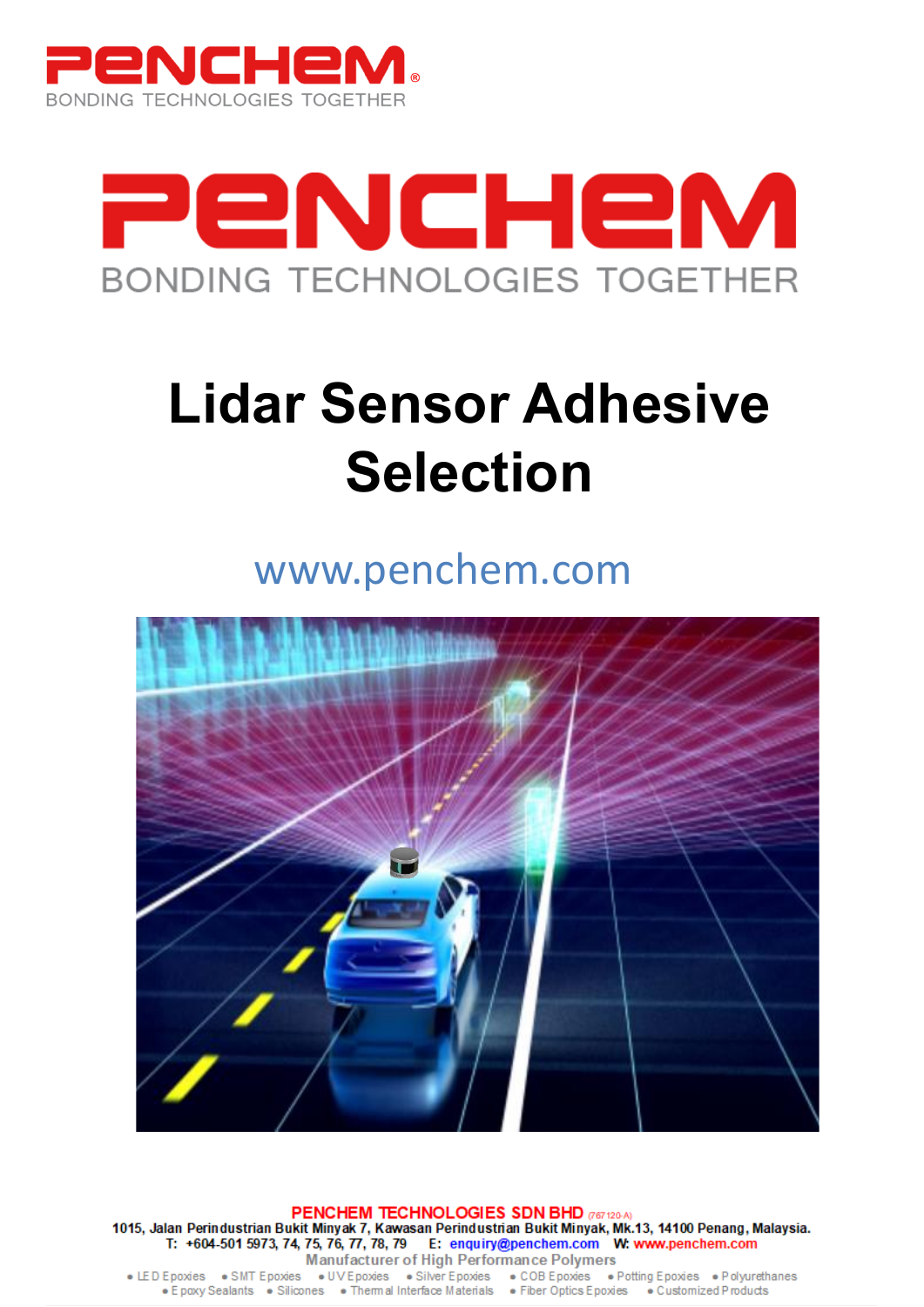



#### **Fast UV Curing Adhesive**

| <b>Product</b> | <b>Viscosity</b><br>cPs@25°C | <b>Hardness</b> | Tg<br>(°C) | Linear<br><b>Shrinkage</b><br>$(\% )$ | <b>Special Feature</b>                                                                                                                                                                            |
|----------------|------------------------------|-----------------|------------|---------------------------------------|---------------------------------------------------------------------------------------------------------------------------------------------------------------------------------------------------|
| UV773-6        | 378                          | D80             | 168        | 1.68                                  | Fast Cure UV + Heat Curable Adhesive with high Tg, high  <br>reliability, low outgassing, suitable for active alignment  <br>and optical bonding. It can be cured fast under low UV<br>intensity. |

#### **Flexible UV + Heat Curable Adhesive**

| <b>Product</b> | <b>Viscosity</b><br>cPs@25°C | <b>Hardness</b> | Tg<br>(C) | Linear<br>Shrinkage<br>$(\%)$ | <b>Special Feature</b>                                                                                                                                          |
|----------------|------------------------------|-----------------|-----------|-------------------------------|-----------------------------------------------------------------------------------------------------------------------------------------------------------------|
| UV784-7        | 3.112                        | D75             | 66        | $\sim$                        | Fast Cure UV + Heat Curable Structural Adhesive. It is<br>not flowable, translucent, low outgassing and high<br>reliability, suitable to bond glass substrates. |

## **High Tg and Low CTE UV + Heat Adhesive**

| <b>Product</b>             | <b>Viscosity</b><br>cPs@25°C | <b>Hardness</b> | Tg<br>$(^{\circ}C)$ | Linear<br><b>Shrinkage</b><br>$(\%)$ | <b>Special Feature</b>                                                                                                                                                                                                                                                |
|----------------------------|------------------------------|-----------------|---------------------|--------------------------------------|-----------------------------------------------------------------------------------------------------------------------------------------------------------------------------------------------------------------------------------------------------------------------|
| UV788-2                    | 22,800                       | D86             | 140                 | 1.61                                 | UV +heat Curable adhesive, high Tg, low CTE, low<br>outgassing NASA, bonding and active alignment under<br>low UV intensity. Suitable for glass bonding, PLC, WMD<br>assembly. Fulfill UBDH 3000hrs reliability.                                                      |
| UV788-6                    | 28,870                       | D90             | 208                 | 0.91                                 | UV +heat Curable adhesive, high viscosity, high Tg,<br>extreme low CTE, low outgassing NASA, bonding and<br>active alignment under low UV intensity. Suitable for glass<br>bonding, PLC, WMD assembly. Fulfill UBDH 2000hrs<br>reliability.                           |
| UV799-3                    | 19,200                       | D86             | 134                 | 1.10                                 | UV +heat Curable adhesive, high Tg, low CTE,<br>low<br>outgassing NASA spec., bonding and active alignment<br>under low UV intensity. Suitable for glass, ceramic, gold<br>nickel, kovar, S/S bonding, PLC, WMD assembly. Fulfill<br><b>UBDH 2000hrs reliability.</b> |
| UV799-<br>4SW <sub>2</sub> | 28,870                       | D90             | 130                 | 1.19                                 | Shadow curable version for UV799-3, UV788-6, UV88-<br>2. Heat curable at 80C only can still pass UBDH2000hrs.                                                                                                                                                         |
| UV566-26                   | 1,500                        | D82             | 142                 |                                      | This UV + Heat Curable structural adhesive suitable with<br>low CTE, low shrinkage. Suitable for lens, PCB, metals.                                                                                                                                                   |

PENCHEM TECHNOLOGIES SDN BHD (187120-A) 1015, Jalan Perindustrian Bukit Minyak 7, Kawasan Perindustrian Bukit Minyak, Mk.13, 14100 Penang, Malaysia.<br>T: +604-501 5973, 74, 75, 76, 77, 78, 79 E: enquiry@penchem.com W: www.penchem.com Manufacturer of High Performance Polymers

• LED Epoxies • SMT Epoxies • UV Epoxies • Silver Epoxies • COB Epoxies • Potting Epoxies • Polyurethanes<br>• Epoxy Sealants • Silicones • Thermal Interface Materials • Fiber Optics Epoxies • Customized Products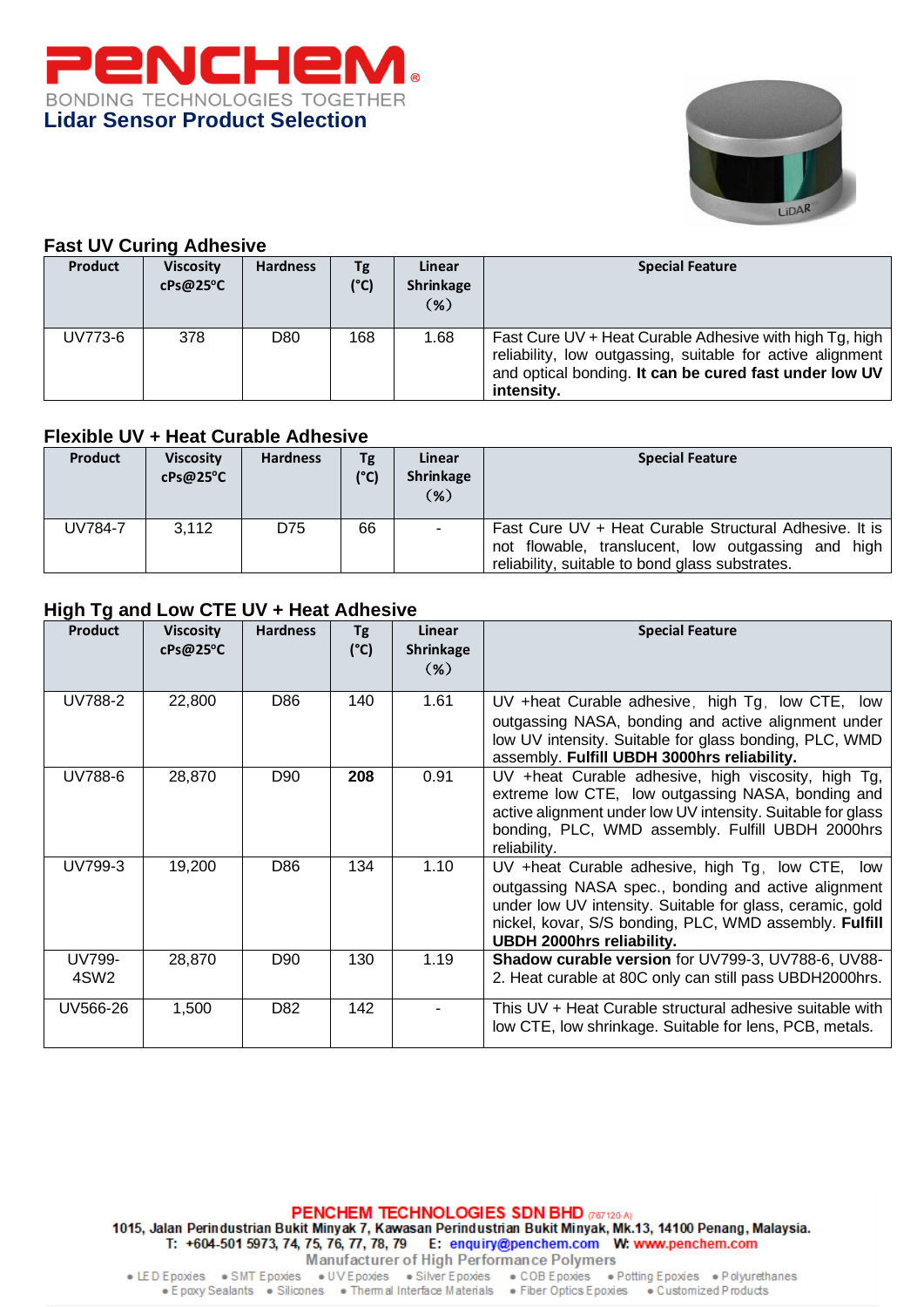



## **Structural and Encapsulation Heat Curable Adhesive**

| <b>Product</b> | <b>Viscosity</b><br>cPs@25°C | <b>Hardness</b> | Tg<br>$(^{\circ}C)$ | Linear<br><b>Shrinkage</b><br>(%) | <b>Special Feature</b>                                                                                                                                    |
|----------------|------------------------------|-----------------|---------------------|-----------------------------------|-----------------------------------------------------------------------------------------------------------------------------------------------------------|
| <b>EN525</b>   | 30,820                       | D <sub>90</sub> | 142                 |                                   | Heat curable encapsulant, none flowable, black<br>color, low outgassing and high reliability. Suitable<br>for PCBA, metal bonding.                        |
| EN418-2        | 21,000                       | D88             | 136                 | 0.66                              | Heat curable structural adhesive, black color, high<br>adhesion strength to gold, Nickel, Kovar, PCB, low<br>CTE and low shrinkage. Fulfill UBDH 2000hrs. |

## **Thermally Conductive Heat Curable Adhesive**

| Product | <b>Chemical</b><br><b>Type</b> | <b>Viscosity</b><br>cPs@25°C | <b>Hardness</b> | Linear<br><b>Shrinkage</b><br>$(\%)$ | <b>Special Feature</b>                                                                                           |
|---------|--------------------------------|------------------------------|-----------------|--------------------------------------|------------------------------------------------------------------------------------------------------------------|
| TH737-1 | Epoxy                          | 36.400                       | D94             | 2.6                                  | Automatic Dispensable, good reliability, thermally<br>conductive, low outgassing and low temperature<br>curable. |
| TH737-6 | Epoxy                          | 159.900                      | D91             | 2.3                                  | Automatic Dispensable, good reliability, thermally<br>conductive, low outgassing.                                |
| TH737-7 | Epoxy                          | 150.065                      | D91             | 2.3                                  | Automatic Dispensable, good reliability, thermally<br>conductive, low outgassing.                                |
| TH974-3 | Silicone                       | 51.750                       | A55             | 3.0                                  | Automatic Dispensable, good reliability, thermally<br>conductive, low outgassing.                                |

#### **Silicone Gasket**

| <b>Product</b> | <b>Viscosity</b><br>cPs@25°C       | <b>Hardness</b> | Tg<br>$(^{\circ}C)$ | <b>Special Feature</b>                                                                                                                                                                                                    |
|----------------|------------------------------------|-----------------|---------------------|---------------------------------------------------------------------------------------------------------------------------------------------------------------------------------------------------------------------------|
| GL902-4        | Part<br>A:7,500<br>Part<br>B:7,500 | A30             |                     | 2-parts silicone, room temperature and heat curable 2 parts<br>silicone, flowable, black color, high reliability, low outgassing.<br>Suitable for PCBA, metals, plastic for gasket sealing<br>applications.               |
| <b>UV900</b>   | 17.500                             | A20             | -38                 | 1-part, UV + Moisture curable silicone sealant and gasket.<br>slight flow to non-flow, translucent color, high reliability,<br>low outgassing, suitable for rubber, plastic and metal bonding<br>and gasket applications. |

PENCHEM TECHNOLOGIES SDN BHD (187120-A) 1015, Jalan Perindustrian Bukit Minyak 7, Kawasan Perindustrian Bukit Minyak, Mk.13, 14100 Penang, Malaysia.<br>T: +604-501 5973, 74, 75, 76, 77, 78, 79 E: enquiry@penchem.com W: www.penchem.com Manufacturer of High Performance Polymers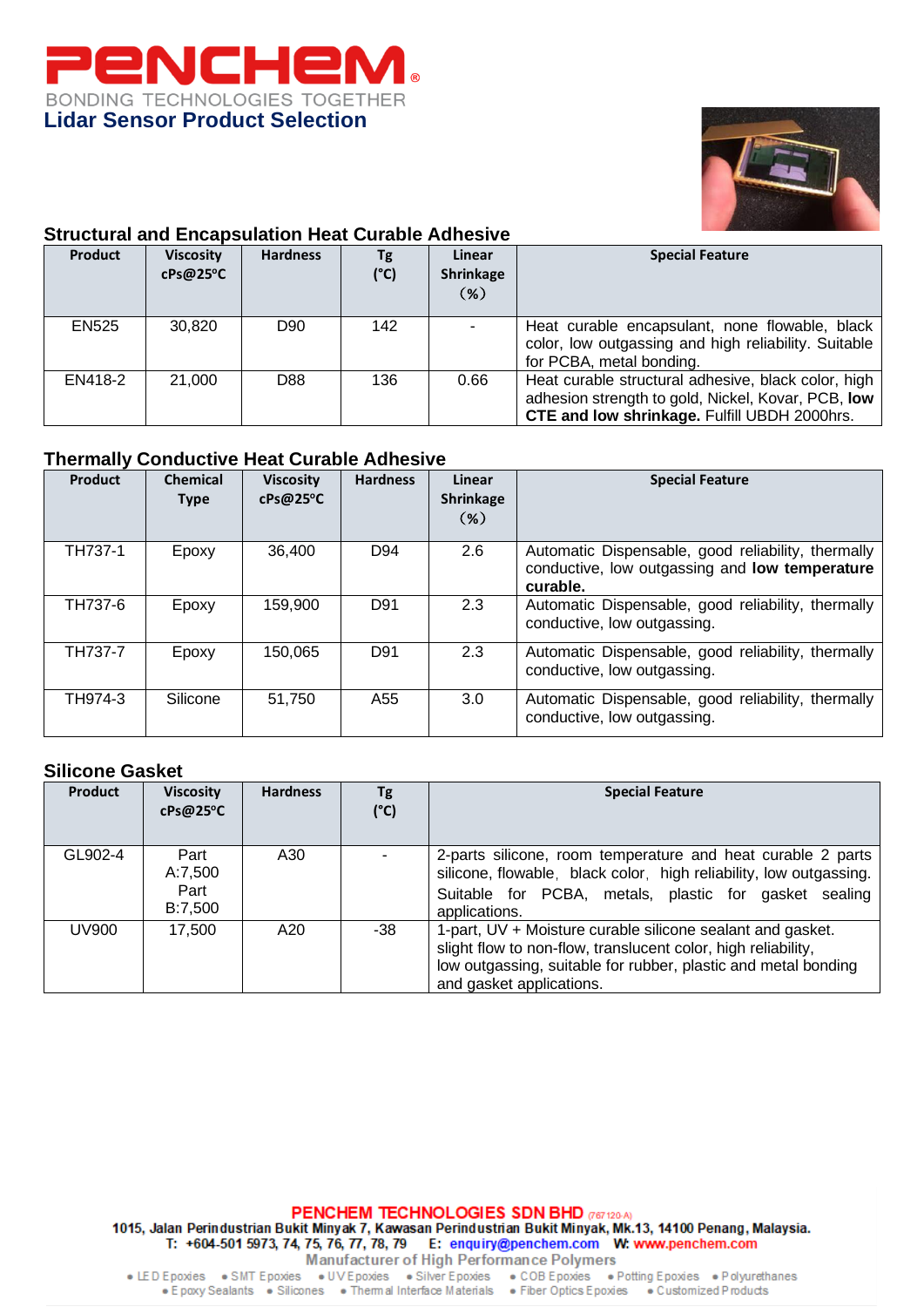



|                                              | <b>UV773-6</b>                                               | <b>UV784-11</b>                                     | <b>UV788-2</b>                                                                                    | <b>UV788-6</b>                                                                                                    | <b>UV799-3</b>                                                                                                                  | <b>UV799-4SW2</b>                                                                                                                                  | <b>UV566-26</b>                                                                              |
|----------------------------------------------|--------------------------------------------------------------|-----------------------------------------------------|---------------------------------------------------------------------------------------------------|-------------------------------------------------------------------------------------------------------------------|---------------------------------------------------------------------------------------------------------------------------------|----------------------------------------------------------------------------------------------------------------------------------------------------|----------------------------------------------------------------------------------------------|
| <b>Application and</b><br><b>Feature</b>     | High Tg,<br>Active<br>Alignment<br>Optical<br><b>Bonding</b> | <b>Flexible</b><br>adhesive<br>Glass-PCB<br>bonding | High Tg,<br>Low CTE,<br>Active<br>Alignment,<br>Glass,<br>ceramic,<br>alumina,<br>PCB<br>bonding. | High Tg,<br>Ultra-Low<br>CTE,<br>Active<br>Alignment,<br>Glass,<br>Ceramic,<br>alumina,<br><b>PCB</b><br>bonding. | High Tg,<br>Ultra-Low<br>CTE,<br>Active<br>Alignment,<br>Glass,<br>Ceramic,<br>alumina, PCB,<br>Kovar, nickel,<br>gold bonding. | High Tg,<br>Low CTE,<br>Active<br>Alignment,<br>Glass,<br>Ceramic,<br>alumina, PCB,<br>Kovar, nickel,<br>gold bonding.<br><b>Shadow</b><br>curable | High Tg,<br>Low CTE,<br>Structural<br>Adhesive for<br>bonding PEI,<br>PCB, Glass,<br>Metals. |
| <b>Chemical Type</b>                         | Epoxy                                                        | Epoxy<br><b>Hybrid</b>                              | Epoxy                                                                                             | Epoxy                                                                                                             | Epoxy                                                                                                                           | Epoxy                                                                                                                                              | Epoxy                                                                                        |
| <b>Can filter Near IR</b>                    |                                                              |                                                     | Can                                                                                               | Can                                                                                                               | Can                                                                                                                             | Can                                                                                                                                                | Can                                                                                          |
| <b>Shadow curable</b>                        | Ok, heat<br>curable                                          | Ok, heat<br>curable                                 | Ok, heat<br>curable                                                                               | Ok, heat<br>curable                                                                                               | Ok, heat<br>curable                                                                                                             | Best, heat<br>curable                                                                                                                              | Ok, heat<br>curable                                                                          |
| Viscosity, cPs@25°C                          | 378                                                          | 3,112                                               | 22,800                                                                                            | 28,870                                                                                                            | 19,200                                                                                                                          | 28,870                                                                                                                                             | 1,500                                                                                        |
| <b>Glass Transition, Tg</b><br>$(^{\circ}C)$ | 168                                                          | 66                                                  | 140                                                                                               | 203                                                                                                               | 134                                                                                                                             | 111                                                                                                                                                | 142                                                                                          |
| <b>Hardness, Shore</b>                       | D80                                                          | D75                                                 | D86                                                                                               | D <sub>90</sub>                                                                                                   | D86                                                                                                                             | D90                                                                                                                                                | D82                                                                                          |

**PENCHEM TECHNOLOGIES SDN BHD** (767120-A) 1015, Jalan Perindustrian Bukit Minyak 7, Kawasan Perindustrian Bukit Minyak, Mk.13, 14100 Penang, Malaysia. T: +604-501 5973, 74, 75, 76, 77, 78, 79 E: enquiry@penchem.com W: www.penchem.com

Manufacturer of High Performance Polymers

• LED Epoxies • SMT Epoxies • UV Epoxies • Silver Epoxies • COB Epoxies • Potting Epoxies • Polyurethanes . E poxy Sealants . Silicones . Thermal Interface Materials . Fiber Optics E poxies . Customized P roducts